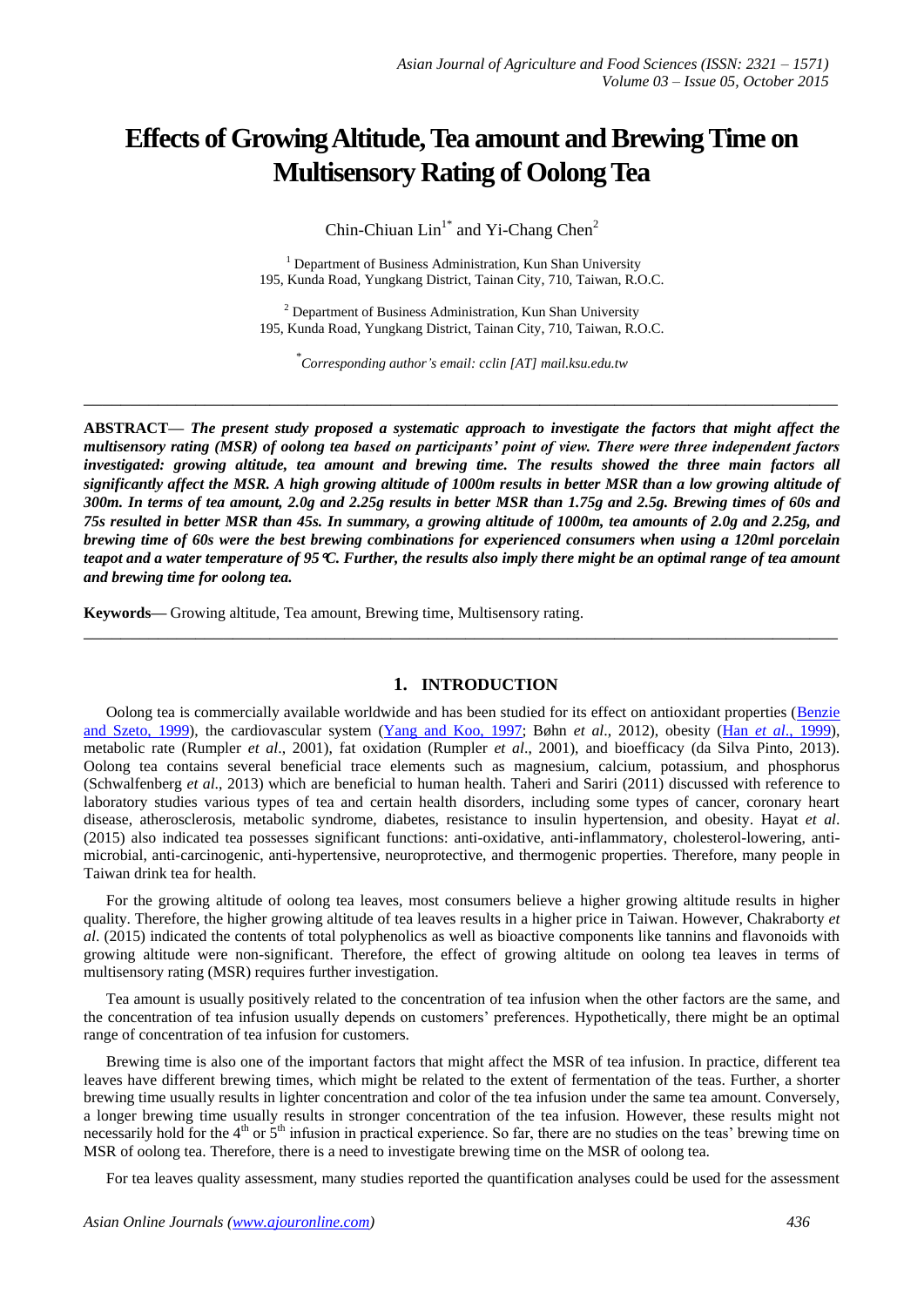of tea (Wang *et al*., 2011; Yashin *et al*., 2015). Despite the quantification analysis results of tea leaves, customers usually rely on their MSR (visual, nose and taste) in selecting tea leaves for purchase. Moreover, tea quality competitions are usually assessed by the MSR of juries to determine the winner. Palit *et al*. (2010) also indicated the quality assessment of tea is a difficult task because of the presence of innumerable compounds and their diverse contribution to tea quality. As a result, instrumental evaluation of tea quality is not practiced in the industry, and tea samples are assessed by experienced tea tasters.

Until now, research on the effect of growing altitude, tea amount and brewing time on the MSR of oolong tea has been lacking. Therefore, there is a need to examine the growing altitude, tea amount, and brewing time based on participants' point of view.

# **2. METHODS**

# *2.1 Fixed Factors*

There are many factors that might affect the taste of tea infusion. These include the material of the teapot and cup (stone, pottery, porcelain, and metal), water temperature (which might be related to the extent of fermentation), types of water (reverse osmosis, mineral, spring, running, and well water), and so on. Therefore, the material of the teapot and cup, water temperature, and types of water used in the present study were fixed. The material of the teapot and cup was porcelain. The teapot capacity was about 120 milliliters (ml) and the cup capacity was about 20ml (Figure 1). The water temperature was 95C (Lin and Chen, 2015). Reverse osmosis water was used, which was purchased from the supermarket and boiled on an electromagnetic stove in a stainless kettle.



**Figure 1**: The Teapot and Cup used in the Present Study

# *2.2 Experimental Design*

This study evaluated three independent factors: growing altitude, tea amount, and brewing time. The experiment used two levels for the growing altitude of tea: 1000m (Alishan tea) and 300m (Tungting tea). Tea leaves of the Alishan tea bush (Figure 2a) were harvested from Alishan mountain at altitudes of 1000 meters above the mean sea level. Tea leaves of the Tungting tea bush (Figure 2b) were harvested from Nantou mountain at altitudes of 300 meters above the mean sea level. The price of the two tea leaves used was about \$55 per 600 grams (middle quality level in Taiwan).



**Figure 2:** The Tea Leaves used in the Present Study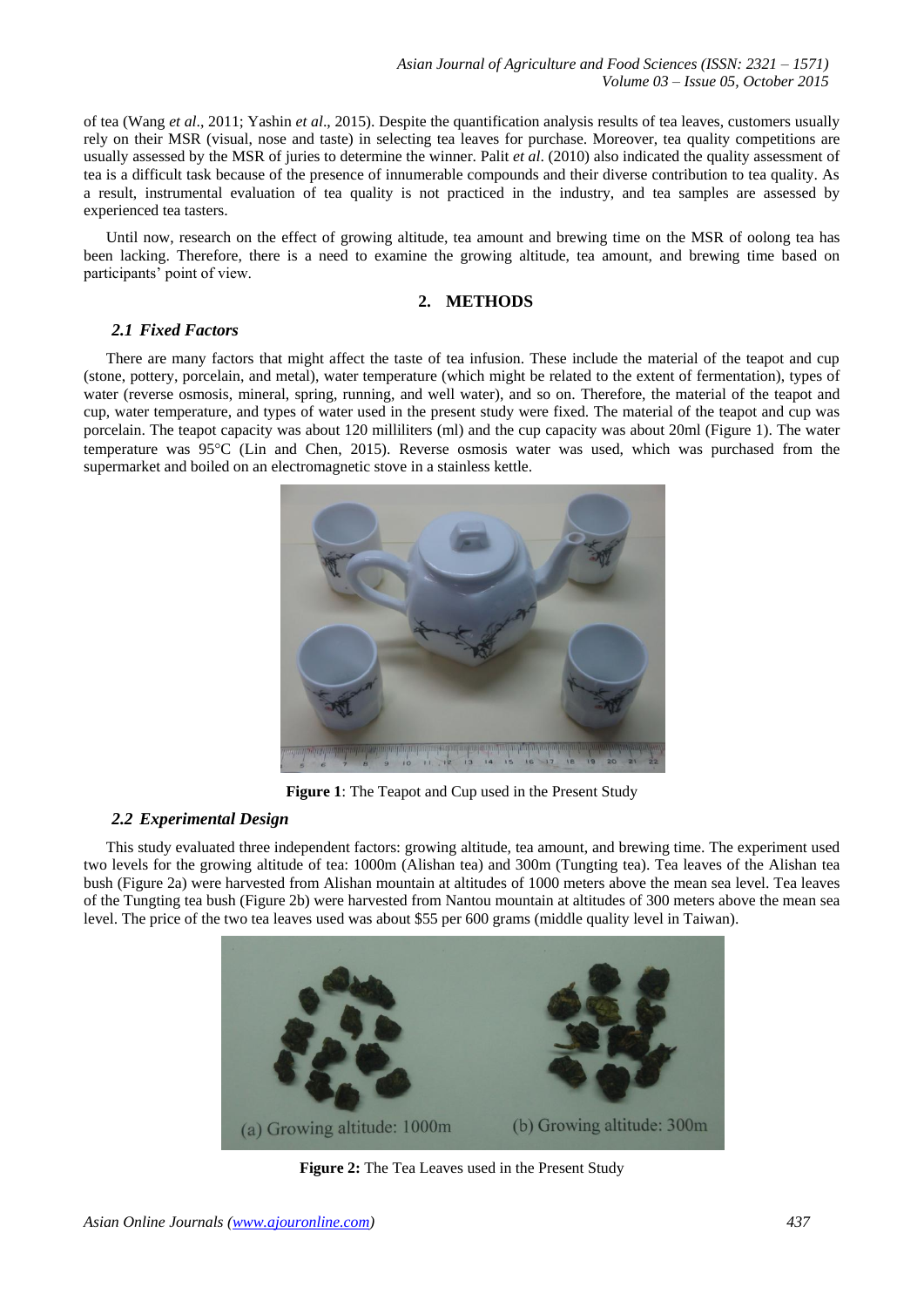Four levels of tea amount were used: 1.75 gram (g), 2.0g, 2.25g (Lin and Chen, 2015) and 2.5g. Three levels of brewing time were used: 45 seconds (s) (the shortest time according to participants' experience), 60s (Lin and Chen, 2015; Lee *et al*., 2008), and 75s (the longest time according to participants' experience).

All of the participants completed 24 within-subject experimental treatment combinations (2 growing altitude  $\times$  4 tea amount  $\times$  3 brewing time).

## *2.3 Participants*

Four male from Yungkang community development association were enrolled as participants (age range = 60~73 years old). The four participants all had at least 20 years of experience in drinking oolong tea.

# *2.4 Apparatus*

The amount of tea was measured using DH 300 micro scales purchased from Xinike Co. (Taiwan). The measuring range and accuracy were 0~300g and ±0.005g, respectively. The water temperature was measured using a Testo 103 thermometer purchased from Testo Co. (Taiwan). The measuring range and accuracy were -30~220 °C and  $\pm 0.5$ °C, respectively.

## *2.5 Experiment Procedure*

Before the experiment, the sequence of experimental treatment combination was determined by ballot. The subjects did not know which experimental treatment combinations they were drinking. The tea was infused five times for each experimental treatment combination. The brewing time of the first infusion was about 30s to clean (remove pesticide residues) and warm up the tea leaves. The participants drank the  $2<sup>nd</sup>$  to  $5<sup>th</sup>$  infusion and multisensory rating the  $2<sup>nd</sup>$  and the 5<sup>th</sup> infusion (Table 1).

|                  | <b>Independent Factors</b> |              | <b>MSR</b>     |                |       |  |
|------------------|----------------------------|--------------|----------------|----------------|-------|--|
| Growing altitude | Tea amount                 | Brewing time | $2nd$ Infusion | $5th$ Infusion | Ave   |  |
| 300              | 1.75                       | 45           | 7.00           | 3.75           | 5.375 |  |
| 300              | 1.75                       | 60           | 7.25           | 4.25           | 5.750 |  |
| 300              | 1.75                       | 75           | 7.25           | 4.25           | 5.750 |  |
| 300              | 2.00                       | 45           | 7.25           | 4.25           | 5.750 |  |
| 300              | 2.00                       | 60           | 8.00           | 5.00           | 6.500 |  |
| 300              | 2.00                       | 75           | 7.75           | 5.00           | 6.375 |  |
| 300              | 2.25                       | 45           | 7.25           | 4.50           | 5.875 |  |
| 300              | 2.25                       | 60           | 8.00           | 5.50           | 6.750 |  |
| 300              | 2.25                       | 75           | 7.75           | 5.00           | 6.375 |  |
| 300              | 2.50                       | 45           | 7.00           | 4.50           | 5.750 |  |
| 300              | 2.50                       | 60           | 7.75           | 5.25           | 6.500 |  |
| 300              | 2.50                       | 75           | 7.25           | 5.00           | 6.125 |  |
| 1000             | 1.75                       | 45           | 7.00           | 3.75           | 5.375 |  |
| 1000             | 1.75                       | 60           | 7.25           | 4.25           | 5.750 |  |
| 1000             | 1.75                       | 75           | 8.00           | 5.50           | 6.750 |  |
| 1000             | 2.00                       | 45           | 7.25           | 4.25           | 5.750 |  |
| 1000             | 2.00                       | 60           | 8.00           | 5.25           | 6.625 |  |
| 1000             | 2.00                       | 75           | 8.00           | 5.75           | 6.875 |  |
| 1000             | 2.25                       | 45           | 7.25           | 4.50           | 5.875 |  |
| 1000             | 2.25                       | 60           | 8.50           | 6.00           | 7.250 |  |
| 1000             | 2.25                       | 75           | 7.75           | 5.25           | 6.500 |  |
| 1000             | 2.50                       | 45           | 7.00           | 4.75           | 5.875 |  |
| 1000             | 2.50                       | 60           | 7.75           | 5.50           | 6.625 |  |
| 1000             | 2.50                       | 75           | 7.50           | 5.00           | 6.250 |  |

**Table 1:** MSR under each level of the independent factors

#### *2.6 Dependent Measures and Data Analysis*

Participants were asked to give an overall multisensory (visual: appearance color of tea infusion; nose: scent, aroma or odor of tea infusion; taste: astringency, bitterness, concentration and sweet aftertaste of tea infusion) rating the tea infusions on a 10-point scale, with 0 representing "very poor" and 10 representing "excellent".

Analysis of variance (ANOVA) was conducted using a Statistical Analysis System (SAS 9.0), and calculation of the effect size  $(\eta^2)$  was conducted using Statistical Products & Service Solutions (SPSS 13.0). Participant was treated as a blocking effect (Montgomery, 1991) in the analysis.

# **3. RESULTS**

Table 1 shows the MSR under each level of the independent factors. The mean, standard deviation (SD), and Duncan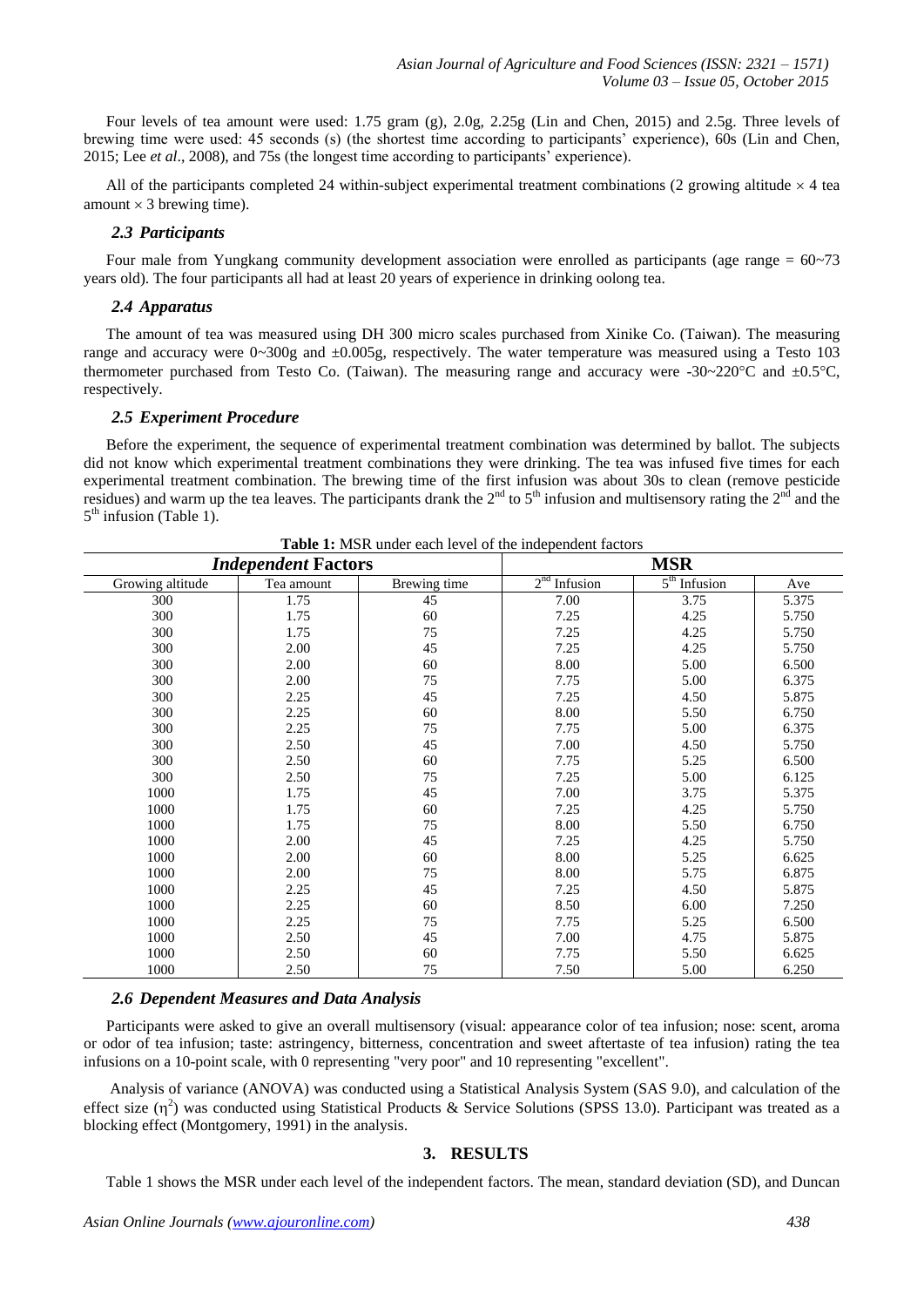grouping of the MSR for each level of independent factors are shown in Table 2. The results of the ANOVA (Table 3) show growing altitude, tea amount, and brewing time all significantly  $(p<0.01)$  affect the 5<sup>th</sup> and the average (Ave) MSR. However, the MSR difference between growing altitude 1000m and 300m of the 2<sup>nd</sup> infusion did not reach a statistically significant level  $(F_{1,69}=3.66, p=0.0600)$ . Duncan multiple paired-comparisons (Table 2) shows a growing altitude of 1000m results in better 2<sup>nd</sup> and Ave MSR than 300m. In terms of tea amount, 2.25g and 2.00g result in better MSR than 2.50g and 1.75g. Brewing times of 60s and 75s result in better MSR than 45s.

|                | <b>Independent Factors</b> | $\mathbf n$ | <b>Mean</b> | SD    | <b>Duncan Grouping</b> |
|----------------|----------------------------|-------------|-------------|-------|------------------------|
|                | Growing altitude (GA)      |             |             |       |                        |
| $2nd$ infusion | 1000m                      | 48          | 7.604       | 0.610 | $\mathbf A$            |
|                | 300m                       | 48          | 7.458       | 0.544 | A                      |
|                | Tea amount (TA)            |             |             |       |                        |
|                | 2.25g                      | 24          | 7.750       | 0.608 | $\mathbf{A}$           |
|                | 2.00g                      | 24          | 7.708       | 0.464 | A                      |
|                | 2.50g                      | 24          | 7.375       | 0.495 | B                      |
|                | 1.75g                      | 24          | 7.292       | 0.624 | B                      |
|                | Brewing time (BT)          |             |             |       |                        |
|                | 60s                        | 32          | 7.813       | 0.535 | $\mathbf{A}$           |
|                | 75s                        | 32          | 7.656       | 0.483 | $\mathbf{A}$           |
|                | 45s                        | 32          | 7.125       | 0.492 | $\, {\bf B}$           |
|                | Growing altitude (GA)      |             |             |       |                        |
|                | 1000m                      | 48          | 4.979       | 0.812 | $\mathbf{A}$           |
|                | 300m                       | 48          | 4.688       | 0.776 | B                      |
|                | Tea amount (TA)            |             |             |       |                        |
|                | 2.25g                      | 24          | 5.125       | 0.741 | A                      |
| $5th$ infusion | 2.50g                      | 24          | 5.000       | 0.590 | $\mathbf{A}$           |
|                | 2.00g                      | 24          | 4.917       | 0.776 | $\mathbf{A}$           |
|                | 1.75g                      | 24          | 4.292       | 0.859 | $\, {\bf B}$           |
|                | Brewing time (BT)          |             |             |       |                        |
|                | 60s                        | 32          | 5.125       | 0.793 | $\mathbf A$            |
|                | 75s                        | 32          | 5.094       | 0.641 | $\mathbf{A}$           |
|                | 45s                        | 32          | 4.281       | 0.683 | $\, {\bf B}$           |
| Ave            | Growing altitude (GA)      |             |             |       |                        |
|                | 1000m                      | 48          | 6.292       | 0.659 | $\mathbf{A}$           |
|                | 300m                       | 48          | 6.073       | 0.583 | B                      |
|                | Tea amount (TA)            |             |             |       |                        |
|                | 2.25g                      | 24          | 6.438       | 0.613 | $\mathbf{A}$           |
|                | 2.00 <sub>g</sub>          | 24          | 6.313       | 0.567 | AB                     |
|                | 2.50 <sub>g</sub>          | 24          | 6.188       | 0.412 | B                      |
|                | 1.75g                      | 24          | 5.792       | 0.721 | $\mathbf C$            |
|                | Brewing time (BT)          |             |             |       |                        |
|                | 60s                        | 32          | 6.469       | 0.581 | A                      |
|                | 75s                        | 32          | 6.375       | 0.475 | $\mathbf{A}$           |
|                | 45s                        | 32          | 5.703       | 0.537 | B                      |

| Table 2: Mean, SD, and Duncan grouping of the MSR for each level of independent factors |  |  |  |
|-----------------------------------------------------------------------------------------|--|--|--|
|                                                                                         |  |  |  |

Further, the effect size (Table 3) showed brewing time had the most effect on the  $2<sup>nd</sup>$ ,  $5<sup>th</sup>$  and Ave MSR, followed by tea amount and growing altitude. The model *F*-value of  $2<sup>nd</sup>$ ,  $5<sup>th</sup>$  and Ave MSR were 6.13 ( $p<0.0001$ ), 11.81 ( $p<0.0001$ ), and 13.42 (*p*<0.0001), respectively, implies the models are significant (Box and Draper, 1986; Khuri and Cornell, 1987).

Only the interaction effect of tea amount and brewing time reached a statistically significant level (Table 3) at  $5<sup>th</sup>$  and Ave MSR. For example, experimental treatment combination with 2.25g and 60s resulted in the best Ave MSR (7.000), and 1.75g and 45s resulted in the worst Ave MSR (5.375).

Generally, the Ave MSR in the present study was lower than Lin and Chen (2015), which might be due to the lower price of the tea leaves. Does a higher price really imply higher quality and higher-graded tea leaves? This result is worth further investigating.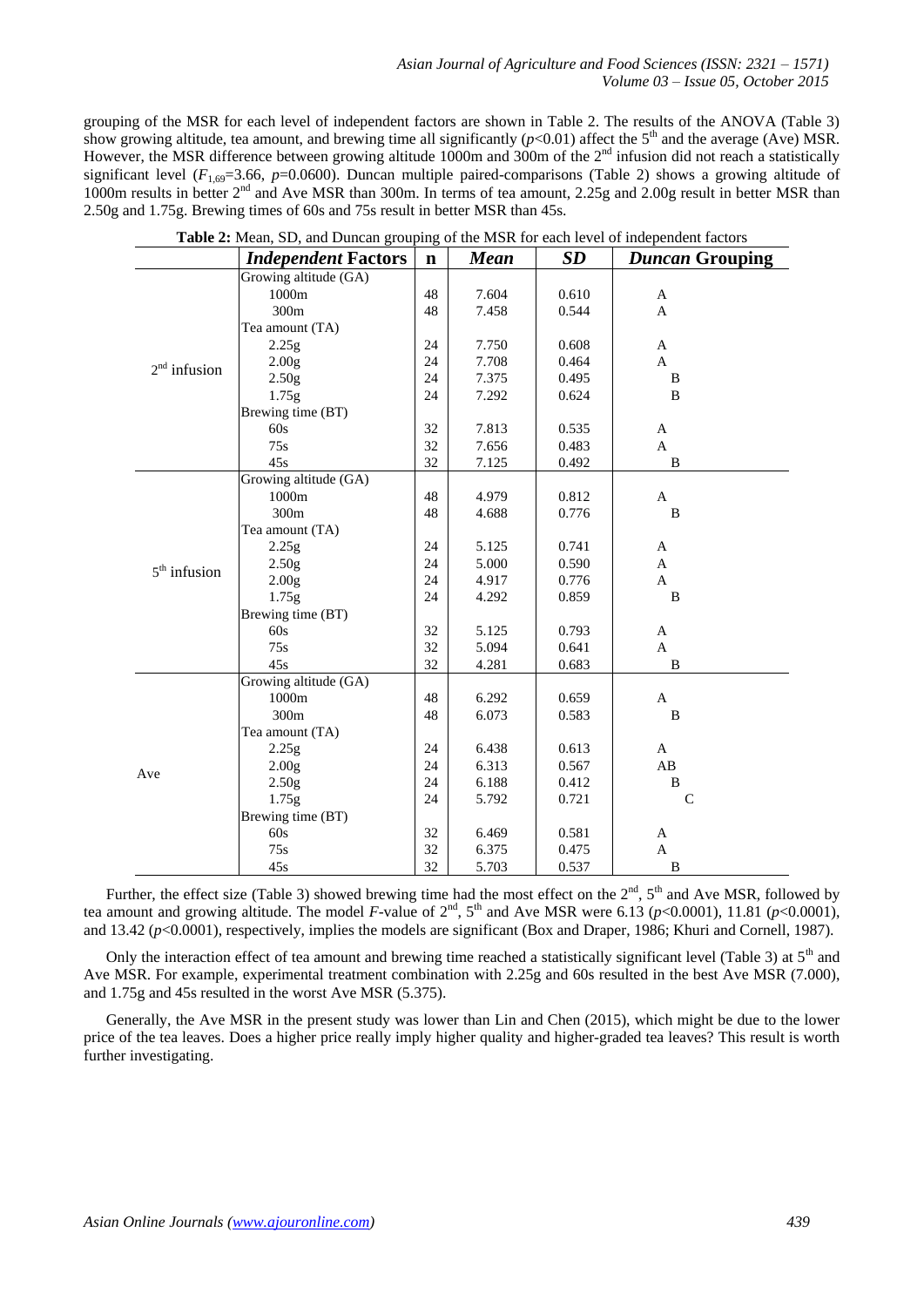|                 | <b>Table 3.</b> Thro VIX and criter size incastives of the more for each level of independent factors<br><b>Source</b> | DF             | SS     | МS    | <i>F-value</i> | Pr>F    | <i>Effect</i> size <sup><math>a</math></sup> |
|-----------------|------------------------------------------------------------------------------------------------------------------------|----------------|--------|-------|----------------|---------|----------------------------------------------|
| 2 <sup>nd</sup> | Participant                                                                                                            | 3              | 6.115  | 2.038 | 14.60          | < .0001 |                                              |
|                 | <b>GA</b>                                                                                                              | 1              | 0.510  | 0.510 | 3.66           | 0.0600  | 0.016                                        |
|                 | <b>TA</b>                                                                                                              | 3              | 3.865  | 1.288 | 9.22           | < .0001 | 0.121                                        |
|                 | GAxTA                                                                                                                  | 3              | 0.115  | 0.038 | 0.27           | 0.8443  | 0.004                                        |
|                 | <b>BT</b>                                                                                                              | $\overline{c}$ | 8.313  | 4.156 | 29.76          | < .0001 | 0.261                                        |
|                 | $GA \times BT$                                                                                                         | $\overline{c}$ | 0.396  | 0.197 | 1.42           | 0.2493  | 0.012                                        |
|                 | <b>TA</b> <sub>×</sub> BT                                                                                              | 6              | 2.104  | 0.351 | 2.51           | 0.0295  | 0.066                                        |
|                 | <b>GA×TA×BT</b>                                                                                                        | 6              | 0.854  | 0.142 | 1.02           | 0.4201  | 0.027                                        |
|                 | Error                                                                                                                  | 69             | 9.635  | 0.140 |                |         |                                              |
|                 | Total                                                                                                                  | 95             | 31.906 |       |                |         |                                              |
|                 | Participant                                                                                                            | 3              | 15.750 | 5.250 | 32.20          | < .0001 |                                              |
|                 | <b>GA</b>                                                                                                              | 1              | 2.042  | 2.042 | 12.52          | 0.0007  | 0.033                                        |
|                 | TA                                                                                                                     | 3              | 9.917  | 3.301 | 20.27          | < .0001 | 0.162                                        |
|                 | GAxTA                                                                                                                  | 3              | 0.208  | 0.069 | 0.43           | 0.7350  | 0.003                                        |
| 5 <sup>th</sup> | <b>BT</b>                                                                                                              | $\overline{2}$ | 14.646 | 7.323 | 44.91          | < .0001 | 0.239                                        |
|                 | $GA \times BT$                                                                                                         | $\overline{c}$ | 1.021  | 0.510 | 3.13           | 0.0500  | 0.017                                        |
|                 | <b>TA</b> <sub>×</sub> BT                                                                                              | 6              | 4.521  | 0.753 | 4.62           | 0.0005  | 0.074                                        |
|                 | <b>GA×TA×BT</b>                                                                                                        | 6              | 1.980  | 0.330 | 2.02           | 0.0741  | 0.032                                        |
|                 | Error                                                                                                                  | 69             | 11.250 | 0.163 |                |         |                                              |
|                 | Total                                                                                                                  | 95             | 61.333 |       |                |         |                                              |
| Ave             | Participant                                                                                                            | 3              | 8.362  | 2.787 | 31.02          | < .0001 |                                              |
|                 | GA                                                                                                                     | 1              | 1.148  | 1.148 | 12.78          | 0.0006  | 0.031                                        |
|                 | <b>TA</b>                                                                                                              | 3              | 5.633  | 1.878 | 20.89          | < .0001 | 0.150                                        |
|                 | GA×TA                                                                                                                  | 3              | 0.133  | 0.044 | 0.49           | 0.6885  | 0.004                                        |
|                 | <b>BT</b>                                                                                                              | $\overline{c}$ | 11.161 | 5.581 | 62.10          | < .0001 | 0.297                                        |
|                 | GA×BT                                                                                                                  | $\overline{2}$ | 0.672  | 0.336 | 3.74           | 0.0287  | 0.018                                        |
|                 | <b>TA</b> <sub>×</sub> <b>BT</b>                                                                                       | 6              | 3.047  | 0.508 | 5.65           | < .0001 | 0.081                                        |
|                 | <b>GA×TA×BT</b>                                                                                                        | 6              | 1.203  | 0.201 | 2.23           | 0.0502  | 0.032                                        |
|                 | Error                                                                                                                  | 69             | 6.201  |       |                |         |                                              |
|                 | Total                                                                                                                  | 95             | 37.560 |       |                |         |                                              |

|  |  | <b>Table 3:</b> ANOVA and effect size measures of the MSR for each level of independent factors |  |  |
|--|--|-------------------------------------------------------------------------------------------------|--|--|
|--|--|-------------------------------------------------------------------------------------------------|--|--|

<sup>a</sup> Effect size, Eta square ( $\eta^2$ ) = SS <sub>effect</sub> / SS <sub>total</sub> (Kirk, 1982; Tabachnick and Fidell, 1989)

# **4. DISCUSSION**

# *4.1 Growing Altitude*

Despite the insignificant difference in MSR of growing altitude at the  $2<sup>nd</sup>$  infusion. The Ave MSR of Alishan tea was significantly greater than the Tungting tea  $(F_{1,69}=12.78, p=0.0006)$  and the 5<sup>th</sup> MSR of Alishan tea was also significantly greater than the Tungting tea  $(F_{1,69}=12.52, p=0.0007)$ .

Two reasons may be offered to explain these results. First, the mean atmospheric temperature was lower at high altitude. Low mean atmospheric temperature might slow the growth speed of tea leaves. Figure 3 showed the volume of Alishan tea was slightly less than the Tungting tea. This result may indicate there are more tea leaves at high altitude than low altitude under the same weight. More tea leaves might result in more scent at the 5<sup>th</sup> infusion and lead to a higher MSR. Second, the duration of sunshine is greater at high altitude than low altitude. Longer duration of sunshine might increase the photosynthesis of tea leaves. This might also increase the scent of Alishan tea at the  $5<sup>th</sup>$  infusion and result in higher MSR.

#### *4.2 Tea Amount*

The ANOVA results show tea amount significantly affects MSR. MSR at 2.25g and 2.00g is better than at other tea amounts. This result is similar to Drobna *et al*. (2004) that the best reference standard for the astringency of black tea is a solution of 0.7 g/L alum as it is low in perceived bitterness and sourness. This result indicated the infusion of oolong tea used in the experiment might be an optimal tea amount (concentration) for people. People may dislike drinking oolong tea with concentrations too light or too strong. In other words, an overdose of tea amount might make the concentration of tea infusion too strong. An insufficient tea amount might make the concentration of tea infusion too light, especially at the  $5<sup>th</sup>$  infusion.

The variation in participants also significantly affects MSR (Table 3). This result implies different participants might prefer different concentrations of tea infusion. Additionally, the MSR of 2.5g of tea is greater than 1.75g of tea (Table 2).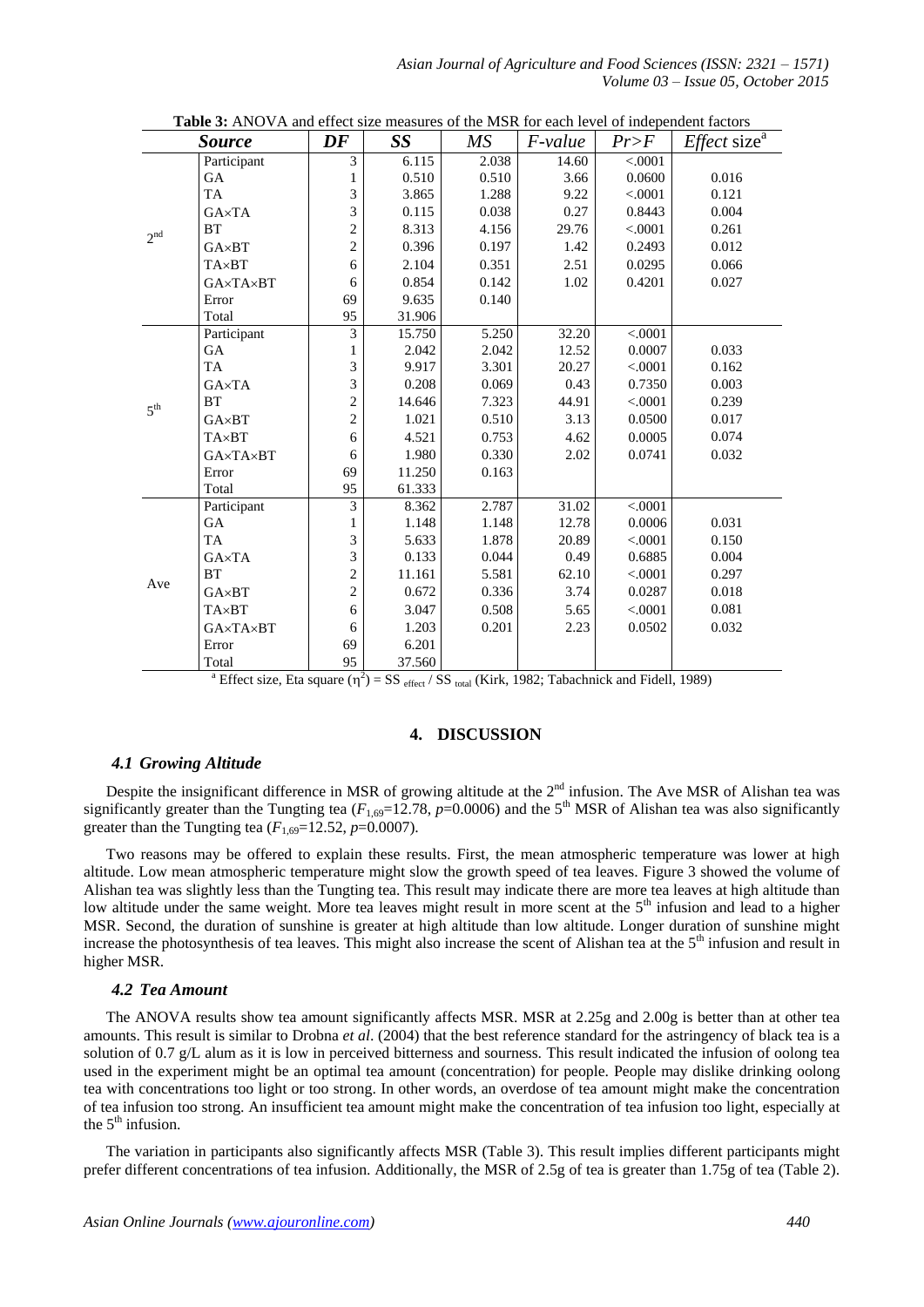This might be due to the greater tea amount resulting in more scent than the less tea amount at the  $5<sup>th</sup>$  infusion.

## *4.3 Brewing Time*

The results show brewing time had the most significant effect on MSR (Table 3). MSR at brewing times of 60s and 75s are better than 45s (Table 2). Further, though the difference in MSR between brewing time of 60s and 75s did not reach a statistically significant level (0.01), the MSR at 60s was slightly greater than at 75s. This result is consistent with Lin and Chen (2015) and similar to that obtained by Lee *et al*. (2008), the optimum infusing time is 1 min for green tea. This result indicated there might be an optimal brewing time for oolong tea. In other words, the long brewing time (75s) might make the concentration too strong; and the short brewing time (45s) might make the concentration too light.

#### *4.4 Interaction Effect of Tea Amount and Brewing Time*

Figure 3 shows the interaction effect of tea amount and brewing time on Ave MSR. The experimental treatment combination with 2.25g and 60s resulted in the best Ave MSR and the 1.75g and 45s combination resulted in the worst Ave MSR.





Two explanations are offered for this result. First, a short brewing time (45s) and a lower amount of tea leaves might make the concentration too light, especially for the lower tea amount  $(1.75g)$  and after the 5<sup>th</sup> infusion (Table 1). Second, a long brewing time (75s) and greater tea amount of tea leaves might make the concentration too strong, resulting in lower MSR. This may explain why the 1.75g and 2.0g resulted in higher MSR than 2.25g and 2.50g at the 2<sup>nd</sup> infusion, and the 2.25g and brewing time 60s resulted in the highest Ave MSR.

In summary, tea amounts of 2.00g and 2.25g, and a brewing time of 60s were the better brewing combinations of oolong tea for experienced consumers when using a 120ml porcelain teapot and water temperature of 95C. Further, the results also imply there might be an optimal range of tea amount and brewing time for oolong tea based on experienced consumers' point of view.

## **5. REFERENCES**

List and number all bibliographical references in 10-point Times New Roman, single-spaced, at the end of your paper. For example, [1] is for a journal paper, [2] is for a book and [3] is for a conference (symposium) paper.

- [1] Benzie, I.F., Szeto, Y.T., "Total antioxidant capacity of teas by the ferric reducing/antioxidant power assay", J. Agric. Food Chem. 47, 633-636, 1999.
- [2] Bøhn, S.K., Ward, N.C., Hodgson, J.M. and Croft, K.D., "Effects of tea and coffee on cardiovascular disease risk", Food Funct. 3(6), 575-591, 2012.
- [3] Box, G.E.P., Draper, N.R., Empirical Model-building and Response Surfaces. New York: John Wiley & Sons, 1986.
- [4] Chakraborty, K., Bhattacharjee, S., Pal, T.K., Bhattacharyya, S., "Evaluation of in vitro antioxidant potential of Tea (Camelia sinensis) leaves obtained from different heights of Darjeeling Hill", West Bengal. J. Appl. Pharmacol. Sci. 5(1), 63-68, 2015.